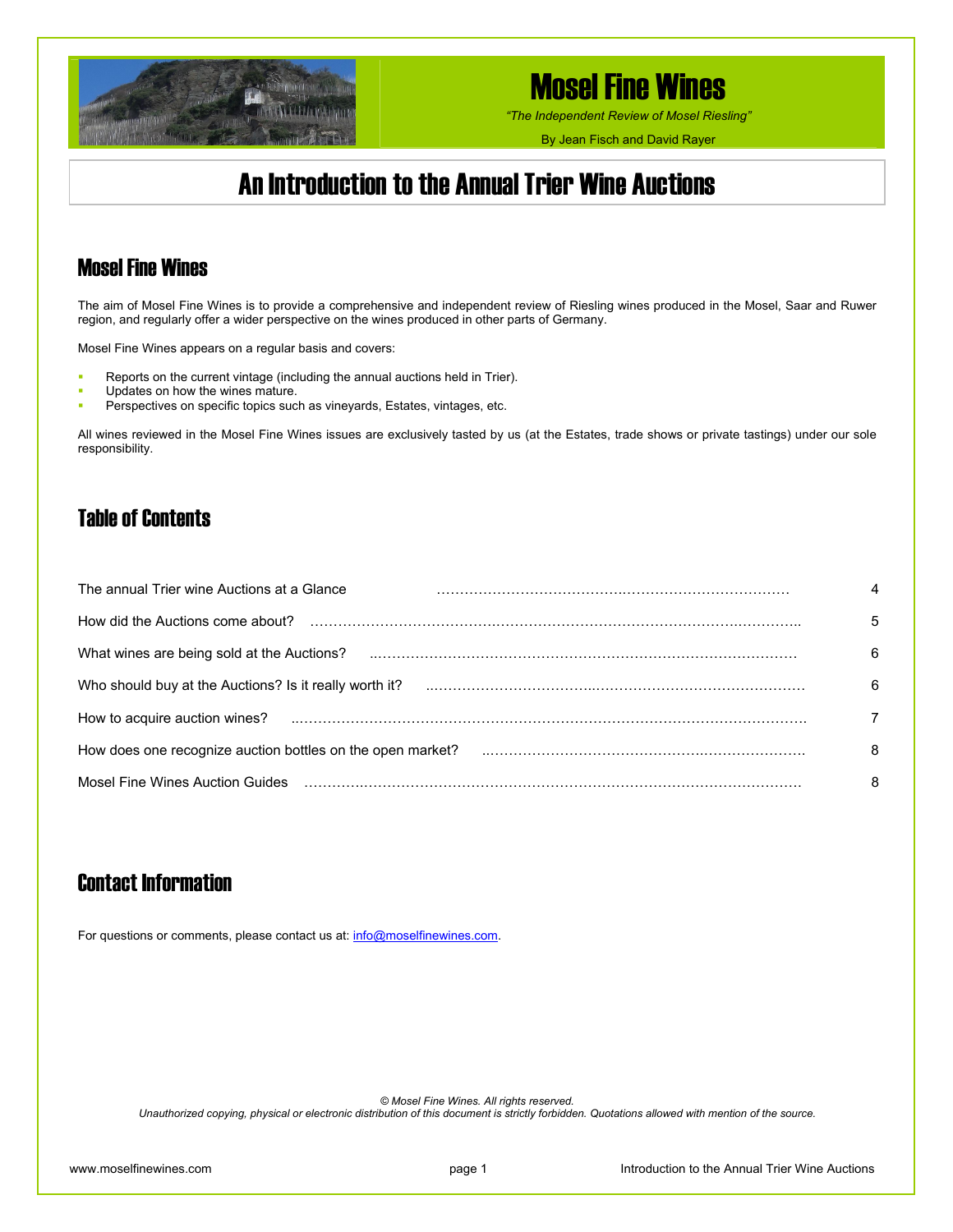

*"The Independent Review of Mosel Riesling"*

By Jean Fisch and David Rayer

## **Principles**

## Drinking window

- The drinking window provided refers to the maturity period: Mosel Riesling has a long development cycle and can often be enjoyable for 20 years and more. Like great Bordeaux or Burgundy, the better Mosel Riesling generally goes through a muted phase before reaching its full maturity plateau. At the end of each tasting note, we provide a drinking window, which refers to our estimation of the maturity period for the wine. This maturity period consists of the 'fruit' and 'terroir' phases defined in our introduction on Maturing Mosel (which can be found [here\)](http://www.moselfinewines.com/MaturingMosel.htm).
- Without further reference, all wines are assumed to have in addition a drinking window of 1-3 years after the vintage: Top Mosel Riesling is also extremely enjoyable in its primary fruit phase, which typically lasts 1-3 years after the vintage. This primary fruit drinking window always applies and is therefore not referred to in each individual tasting note.

### Scoring Approach

The use of scores to evaluate a wine is often debated and has its advantages (communicating a perspective) and its disadvantages (in particular in reducing such a complex and fascinating matter as Riesling wine to a number). We believe that the advantages outweigh the drawbacks as long as a score is put in perspective of a tasting note and all our scores should be seen in that context.

We believe that Riesling is not about "more is better" but rather about seeking a combination of the following:

- Intrinsically complex and balanced: Great Riesling should be complex and multi-layered, and offer a perfect balance between acidity, flavor intensity and alcohol as well as sweetness for wines with some residual sugar.
- Expression of a terroir: Any wine should carry the signature of its unique terroir into the bottle. An Ürziger Würzgarten should not taste like a Scharzhofberger or vice-versa.
- True to its wine style: German Riesling has the incredible richness of coming in different styles, which vary in terms of degrees of residual sugar or in terms of flavor profile and intensity (i.e. Kabinett, Spätlese, Auslese, etc.). Great Riesling should glorify its declared style.

A great Kabinett, which remains true to its style, can therefore get a higher score than, say, an average Spätlese or Auslese.

We rely on a 100 point scale with the following overall principles:

| 95-100   | <b>Classic:</b> A true classic that sets the standards for its style and terroir. Only few wines make it into this "super-class" of<br>Riesling and no stone should be left unturned to find them. |
|----------|----------------------------------------------------------------------------------------------------------------------------------------------------------------------------------------------------|
| 90-94    | <b>Outstanding:</b> Stands out as distinctive example of its style and terroir. It will offer immense pleasure and should be<br>actively looked out for.                                           |
| 85-89    | Good to very good: Is a good to very good wine with special gualities. It will be delicious and is worthy of any cellar,<br>especially if the price is right.                                      |
| 80-84    | Solid to good: Is technically correctly made and will be enjoyable in its simple solid way. Price is the key driver for<br>the decision to buy.                                                    |
| Below 80 | Not worth it: Does not show any distinction and may even have some flaws. Given the currently still quite reasonable<br>price level for Mosel Riesling, there is no reason to bother.              |

Riesling is an aromatic grape that rarely goes through malolactic fermentation. Therefore, bottling generally occurs six to nine months after the harvest, which allows us to generally taste bottled wines. Some wines may however not yet be bottled at the moment of our tasting. In such an instance, we provide a tasting note based on a cask sample and only a score range (instead of a firm one).

### **Nomenclature**

Please note that we are using the following simplifying principles in any wine description:

- No Prädikat in the name of a wine means that it is bottled as QbA.
- GG stands for Grosses Gewächs and EG for Erstes Gewächs.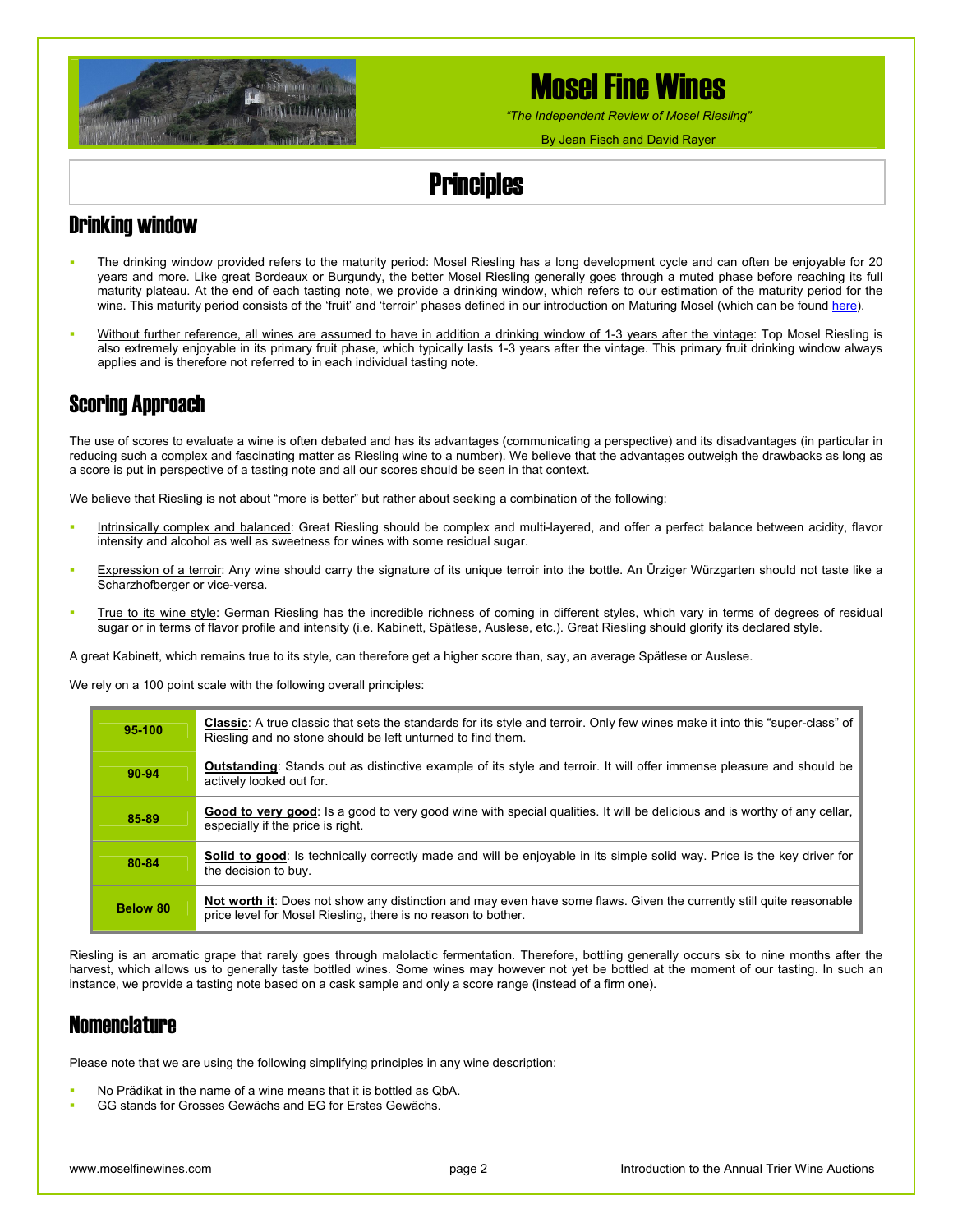

*"The Independent Review of Mosel Riesling"*

By Jean Fisch and David Rayer

## Background Information

Each country has its own specificities regarding naming, labelling, style, etc. This is no different in Germany. In this country also, there are specific subjects such as vineyard classification, AP numbers, etc. which the lover of Riesling will need to understand.

We regularly publish articles on topics which may help readers get a first grasp at or deepen their knowledge in a particular aspect of German wine and winemaking.

As these have been published over the last seven years, we insert here a comprehensive list of articles published to date with the topic and where it can be found:

| <b>Theme</b> | <b>Topic</b>                                                                         | <b>Issue</b>                 | <b>Website</b>    |
|--------------|--------------------------------------------------------------------------------------|------------------------------|-------------------|
| Wines        | Winemaking in the Age of Climate<br>Change                                           | Issue No 28 (Jun 2015)       | <b>Click Here</b> |
| Vineyards    | Revival<br>Geisberg<br>The<br>of<br>$\overline{\phantom{a}}$<br>Forgotten Saar Glory | Issue No 28 (Jun 2015)       | <b>Click Here</b> |
| Wines        | Maturing Mosel (drinking windows)                                                    | Issue No 27 (Mar 2015)       | <b>Click Here</b> |
| Wines        | <b>AP Number</b>                                                                     | Issue No 27 (Mar 2015)       | <b>Click Here</b> |
| Region       | <b>Mosel Visiting Guide</b>                                                          | Mosel Visiting Guide 2015    |                   |
| Wines        | Grosser Gewächs<br><b>Erstes Gewächs</b><br>Grosse Lage<br>Erste Lage                | Issue No 26 (Oct 2014)       |                   |
| Wines        | Dry Mosel Riesling                                                                   | Issue No 14 (Jan 2011)       |                   |
| Vineyards    | Erdener Prälat                                                                       | Issue No 10 (Jan 2010)       | <b>Click Here</b> |
| Estate       | Jos. Christoffel jr.                                                                 | <b>Issue No 7 (May 2009)</b> |                   |
| Wines        | Eiswein                                                                              |                              | <b>Click Here</b> |

Past issues are available to subscribers on simple request.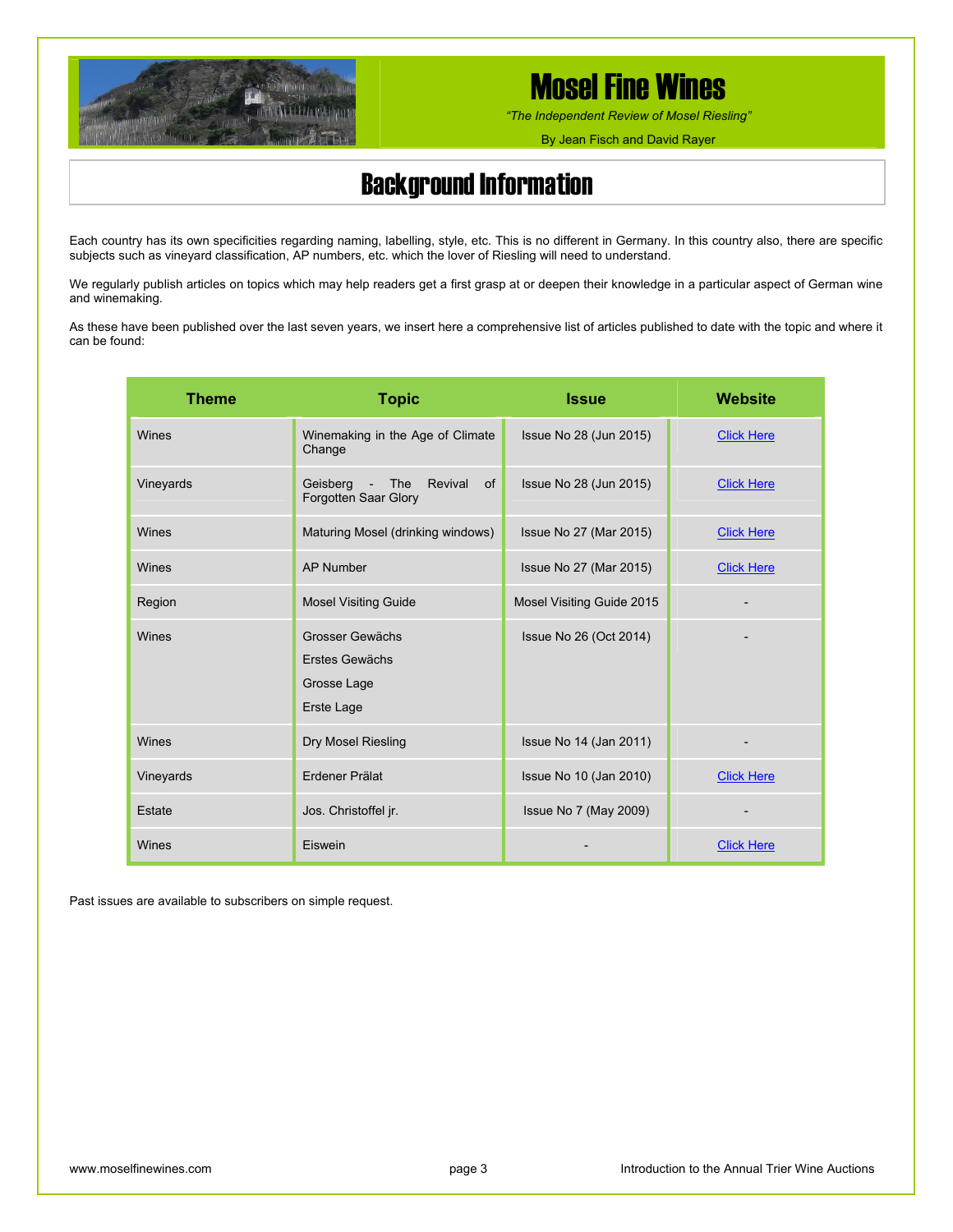

*"The Independent Review of Mosel Riesling"*

By Jean Fisch and David Rayer

## The Annual Trier Wine Auction

Every year, two winemakers' associations in the Mosel, the Bernkasteler Ring and the Grosser Ring / VDP, each hold an auction at which some of the best wines of its members are auctioned off.

We regularly get many questions about these auctions:

- **What are these auctions?**
- How did they come about?
- Which wines are being offered? Are they the same as those available in the shops?
- How can one participate?
- Who should buy at the Auctions? Is it really worth it?
- Etc.

We provide here in this document the necessary basic background information on these Auctions.

### The Annual Trier Wine Auctions at a Glance

Here a short answer to the key questions:

| How did the<br><b>Auctions come</b><br>about?                | The Auctions were set up in the 19th century essentially as an efficient manner to capture value vs.<br>the powerful trading houses. These Auctions gradually structured around grower associations by the<br>turn of the 20th century, also to improve the traceability of the wines. Until the middle of the 20th<br>century, Auctions were to be the standard approach for selling wines, with commissioners as<br>middlemen. With the development of Estate bottling and direct sales, the Auctions became an annual<br>event dedicated to selling off selected high quality and rare wines only. Two grower associations<br>emerged in the Mosel, each organizing an Auction of wines from its member every year. |
|--------------------------------------------------------------|------------------------------------------------------------------------------------------------------------------------------------------------------------------------------------------------------------------------------------------------------------------------------------------------------------------------------------------------------------------------------------------------------------------------------------------------------------------------------------------------------------------------------------------------------------------------------------------------------------------------------------------------------------------------------------------------------------------------|
| Which wines are<br>sold at these<br><b>Auctions?</b>         | The vast majority of the wines brought to these Auctions are special wines (not sold via traditional<br>sales channels) made from particularly prized parcels or the result of painful selections. The Kabinett,<br>Spätlese and Auslese are usually from the latest vintage, the Eiswein, BA and TBA from older<br>vintages. In addition, some Estates may bring some mature rarities or rare large format bottles from<br>wines which are sold via regular channels.                                                                                                                                                                                                                                                 |
| <b>How to participate</b><br>at the auctions?                | Auctions are held annually in the third week of September. Private individuals as well as<br>professionals can bid at these Auctions. It is however advisable to contact a commissioner prior to<br>bidding on the best way to handle any import or duties issues into your country.                                                                                                                                                                                                                                                                                                                                                                                                                                   |
| <b>Should one buy at</b><br>the Auctions?<br>Is it worth it? | Auction wines represent a pinnacle of Mosel Riesling but they are not cheap and often sell at a<br>significant premium. However, this premium needs to be relativized by the fact that most fruity-styled<br>or sweet auction wines are heavily de-classified. Some relative bargains can however be made,<br>which allow one to get the "best of Mosel" at reasonable prices. The question of whether the premium<br>and effort of buying at Auctions is worth it is a very personal one. Auction bottles do not necessarily<br>need to be acquired at the Auction itself, some Estates and wine merchants / importers offer them<br>also later.                                                                      |
| <b>How does one</b><br>recognize an<br>auction wine?         | In principle, all auction bottles carry a round sticker to distinguish them from regular ones. In practice,<br>not all do carry a sticker and then only the AP number can help out. AP numbers may not be very<br>consumer friendly but a little effort may allow one to make some bargains.                                                                                                                                                                                                                                                                                                                                                                                                                           |

To help wine lovers throughout the world, Mosel Fine Wines has been publishing a complete guide to the Auctions with tasting notes in advance of the Auctions since 2009 which are available on the website [\(click here](http://www.moselfinewines.com/publications.php)).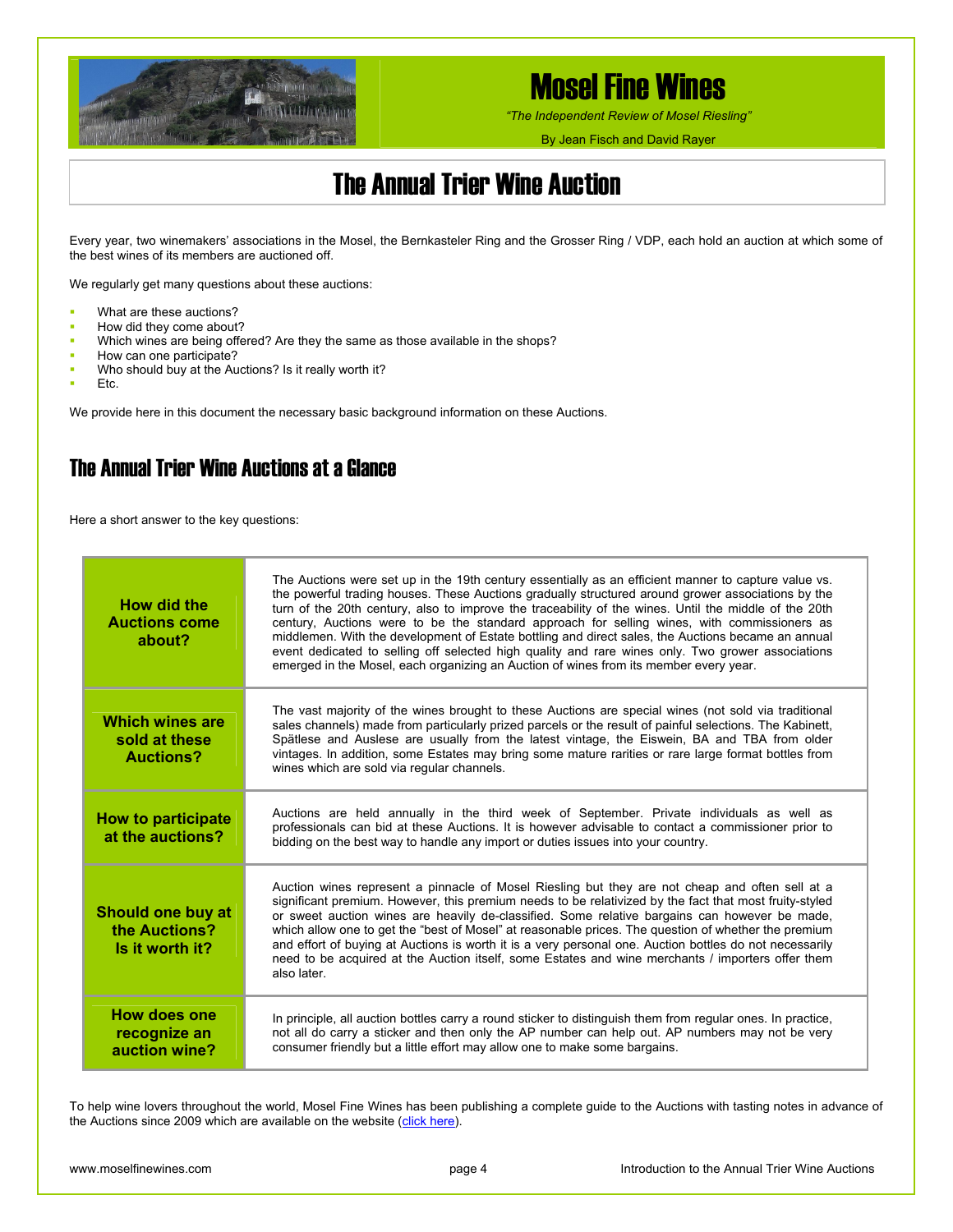

*"The Independent Review of Mosel Riesling"*

By Jean Fisch and David Rayer

### How did these Auctions come about?

*The Auctions were set up in the 19th century essentially as an efficient manner to capture value vs. the powerful trading houses*. In order to understand the annual Auctions, one needs look back the way wines were sold in the 19th century. The wine trade in Germany was dominated by wealthy and powerful merchant houses. These merchants went to the Estates, purchased wines in casks and had these transferred to their own cellars. Here, the wines were matured and bottled, before being delivered to their customers in Europe and worldwide. Leading Estates first started to sell their top casks via Auction in the best vintages, such as 1857 or 1865, when demand was high, simply to secure the highest price from the merchants. These Auctions were often organized at the Estates themselves. The success and growing demand for Mosel wine led more and more Estates to sell their wines via Auction. Soon enough, a series of days in spring emerged at which these Estates were all auctioning off their wines.

*These Auctions gradually structured around grower associations by the turn to the 20th century, also to improve the traceability of the wines*. The high prices and strong demand for Mosel wines had another side effect: Some merchant houses could not resist the temptation to "fiddle around". This included blending wines, adding sweetening products, etc. To address this problem, leading growers in different parts of the Mosel started to organize themselves into grower associations at the turn of the 20th century. These grower associations committed themselves to some basic but stringent practices to ensure the quality of their wines:

- Produce only *Naturrein* wines, i.e. wines without any addition of sugar (be it as sweetener or for chaptalization).
- Sell their wines only through the Auctions organized by their grower association.
- Bottle the wines at the Estate with an original Estate cork to ensure the traceability of the product.

These principles may sound basic. One needs however to remember that the concept of wine as being made solely from fresh grapes had only been codified in law in 1892! In addition, commercial considerations most certainly played an equally important role in setting up these grower associations, be it only to improve their bargaining power with respect to the mighty merchants.

#### *Until the middle of the 20th century, Auctions were to be the standard approach for selling wines, with commissioners as middlemen*.

Until the 1930s, nearly all casks produced by any member of such a grower association were sold at the annual Auctions. Their success was so big that grower associations in some parts of Germany (but not in the Mosel) held Auctions several times a year! Estates sold full casks at auction. While this may not have been an issue for regular wines, it proved more problematic for top casks of Auslese because the price and volume were often too much to handle for a single buyer. Here, commissioners came into play as middlemen. They would buy a specific cask on behalf of several buyers and organize the orders between them. For instance, a famous cask of 1911er Ayler Kupp feinste Auslese auctioned off in the 1920s went to the Waldorf-Astoria Hotel in New York, another part to a prince in Sweden and the remainder to some private English customers.

#### *With the development of direct sales, the Auctions became an annual event dedicated to selling off selected high quality wines only*.

As of the 1930s, leading Estates started to market their wines directly and they gradually used the Auctions only to sell their finest casks. The fact that "only" better casks were sold off at the Auctions required the Estates to introduce some differentiation between casks sold directly (via merchants) and those sold via the Auctions. Consequently, a sticker with the year and location of the Auction was added on all auction bottles to distinct them from regular ones (more on how to recognize auction bottles in the last part of this document).

*Two grower associations emerged in the Mosel, each organizing an Auction of wines from its member every year.*  Several grower associations were operating at the turn of the 20th century, each holding their separate annual Auction. These were gradually to merge into two grower associations which still exist today:

- The Bernkasteler Ring: It was set up by six growers as *Vereinigung der Weingutsbesitzer der Mittelmosel* in 1899 and was holding its biannual Auctions in the casino in Bernkastel. In 1978, it merged with the *Naturwein-Versteigerungsgesellschaft Trier* (another grower association set up in 1911) and subsequently took its current name. It is sometimes referred to as the *Kleiner Ring*, i.e. the "Small Ring", in opposition to the Grosser Ring here below.
- The Grosser Ring / VDP: This grower association, originally called *Trierer Verein von Weingutsbesitzern der Mosel, Saar und Ruwer*, was set up in 1908. It merged three grower associations (one in the Middle Mosel, one in the Saar and the association of catholic Estates in Trier). Given that it had 56 members at its inception, it was referred to as *Grosser Ring*.

Each of these two grower associations organizes one Auction per year. Both take place in Trier (the location may vary from year to year – see the annual Auction Guides).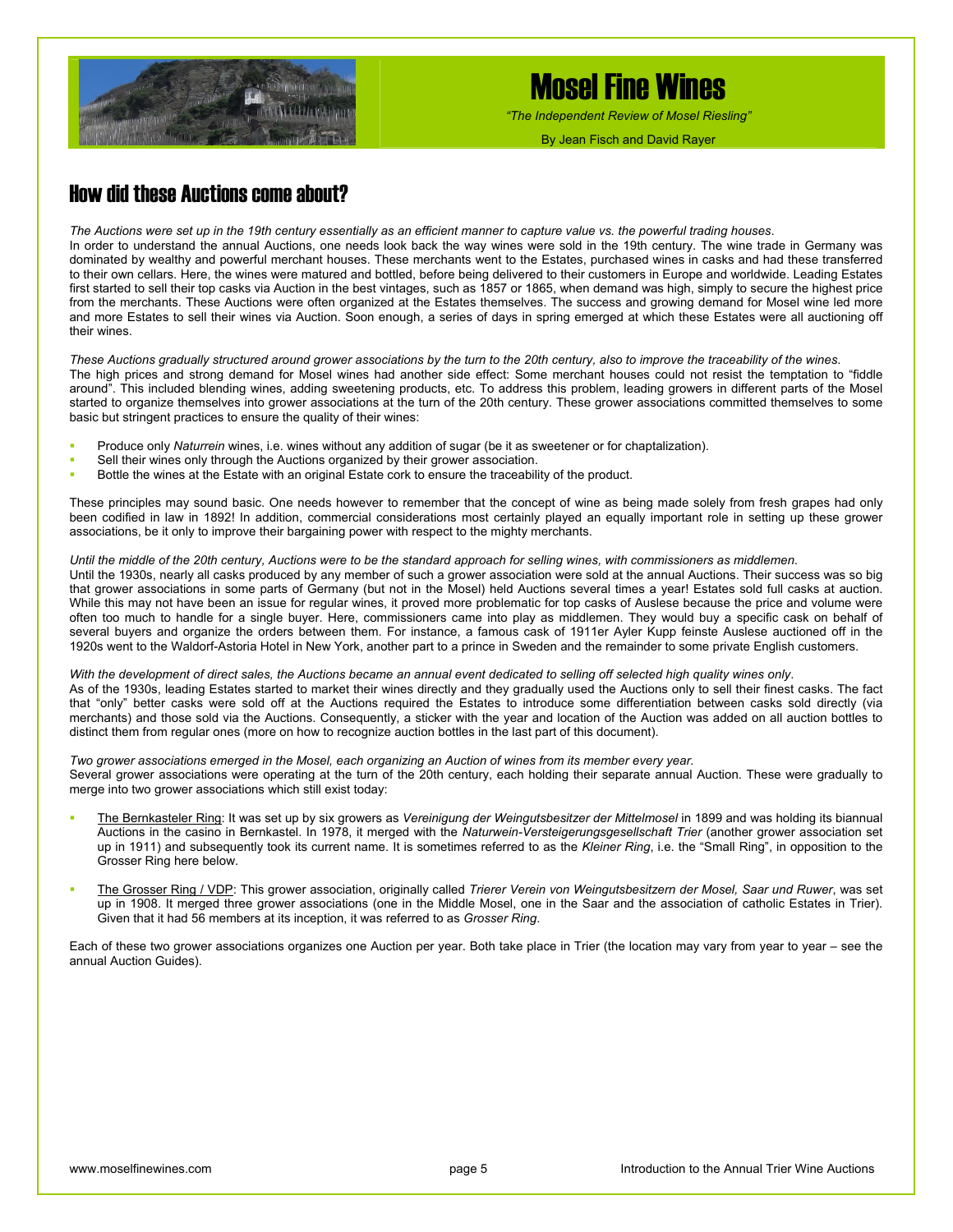

*"The Independent Review of Mosel Riesling"*

By Jean Fisch and David Rayer

### What wines are being sold at the Auctions?

*The vast majority of the wines brought to the Auctions are special casks of the finest wines (not sold via traditional sales channels).*  Still today, which wines are being sold via the Auctions remains a major source of confusion, even to the most experienced Mosel wine lovers. In principle, each Estate has the freedom to decide which wine(s) to auction off: A young wine, a mature one, a special cask, etc. The only restriction is that any Eiswein, BA or TBA has to have seen at least two winters (i.e. are at least 2 years old) before going to Auction. For the rest, every winemaker has a free hand. In practice the winemakers bring essentially special wines, made from a particularly old or prized parcel or from a painful selection of berries, bottled separately (i.e. with a distinct AP number) to the Auctions. These wines are therefore not available via traditional sales channels (although some wine merchants buy some extra bottles to add them on their list, or some Estates may offer them ex-cellar after the Auction, at least at the hammer price achieved during the Auction (if there are some remaining bottles).

#### *The Kabinett, Spätlese, Auslese are usually from the latest vintage, the BA and TBA from old vintages.*

Kabinett, Spätlese or Auslese brought to the Auctions are likely to be from the latest vintage (i.e. from the 2014 vintage for the Auctions held in September 2015), although several producers, in particular from the Bernkasteler Ring, regularly bring older bottles to these Auctions. The practice varies more widely what concerns Eiswein, BA or TBA bottlings. Some Estates tend to bring them to the Auctions immediately or soon after the minimum two years period. Other Estates prefer to let them mature somewhat in their cellars before bringing them to the Auctions after several years after the vintage. Most wines going through the Auctions are fruity-styled even if an increasing number of producers from the Bernkasteler Ring propose some off-dry (Feinherb) or dry wines as well.

#### *In addition, some Estates may bring some mature rarities or rare large format bottles from wines which are sold via regular channels.*  On an exceptional basis, some Estates may bring mature rarities to the Auctions (such as the singly bottle of 1971er Graacher Domprobst Riesling BA sold by the Willi Schaefer Estate in September 2010) that could have been sold via regular channels upon release. In addition, some producers in the Bernkasteler Ring sell rare large formats of top regular wines at these Auctions. These wines, while sold at the Auction, would not be considered by wine lovers as "auction wines" but rather as "auction bottles" as the underlying wine was or is also sold via regular channels.

#### Who should buy at the Auctions? Is it really worth it?

#### *Auction wines represent a pinnacle of Mosel Riesling.*

We have personally been avid buyers of auction wines for many years as these bottlings represent for us the essence of Mosel Riesling greatness. Simply put: Not all auction wines are magical but our greatest Mosel wine memories have nearly all come from auction wines (at least from those Estates that are members of the two grower associations). The greatness of auction wines is underlined every year in our 10-Years-After and 20- Years After retrospectives which we publish in our Spring Issue. As you can see for yourself, auction bottlings are always among the very best of any vintage.

#### *Auction wines are not cheap and often sell at a significant premium.*

The quantities of wines brought to the Auctions are minute. They can go up to a few hundred bottles for some Spätlese bottlings but sometimes not exceed 24-36 bottles for rare TBA ones. It is therefore not surprising that these wines can be very, very expensive. The price of a Spätlese or Auslese auction bottling can sometimes be three times that of its equivalent regular bottling and prices for rare TBA can easily exceed €1,000 per bottle (even before taxes, commissions, etc.!).

#### *This premium needs to be relativized in view of the fact that most fruity-styled or sweet auction wines are heavily de-classified.*

More than often auction Spätlese bottlings are made from fruit which are well into Auslese levels, auction Auslese could easily have been sold as Auslese GK on a regular had they not been offered at Auction, etc. Readers of our tasting notes have most probably already noticed this. And thus one can see the high prices at Auctions as comparatively reasonable. Actually prices of say an auction Spätlese should not be compared to the regular Spätlese but more to the regular Auslese or even Auslese GK, and then the price difference is far less appalling. Remember also that BA and TBA are only released after a minimum of two years at Auction. Therefore a lot of wines which could be sold as regular BA or TBA are "declassified" as auction Auslese GK or lange GK. Here also our tasting notes will help readers to find out what is really in the bottle.

#### *Some relative bargains can however be made, which allow one to get the "best of Mosel" at reasonable prices.*

While auction wines can hardly be called cheap, some of these wines can prove relative bargains. At each auction, there are always a few bottlings which sell for hardly more than their regular equivalent, as the great 2007er Geltz-Zilliken Saarburger Rausch Auslese did at the 2008 Auction. In particular, the Bernkasteler Ring Auction offers great opportunities to acquire great wines at reasonable prices. For instance, the gorgeous 2012er Merkelbach Ürziger Würzgarten Spätlese Urglück went for "only" €10.50 (hammer price) in 2013.

#### *The question of whether the premium and effort of buying at Auctions is worth it is a very personal one.*

Anyone who "only" wants a good Mosel wines for everyday drinking is probably best served by buying regular (i.e. non-auction) wines from his favorites Estates. However, anyone seriously interested in Mosel Riesling should make the effort to get hold of some of these auction gems. In addition, lovers of Eiswein, BA and TBA often have no choice but to go through the Auctions to be able to get their hands on some of the finest examples by the likes of Joh. Jos. Prüm or Egon Müller as these Estates generally only sell Eiswein, BA and TBA through the auction channel.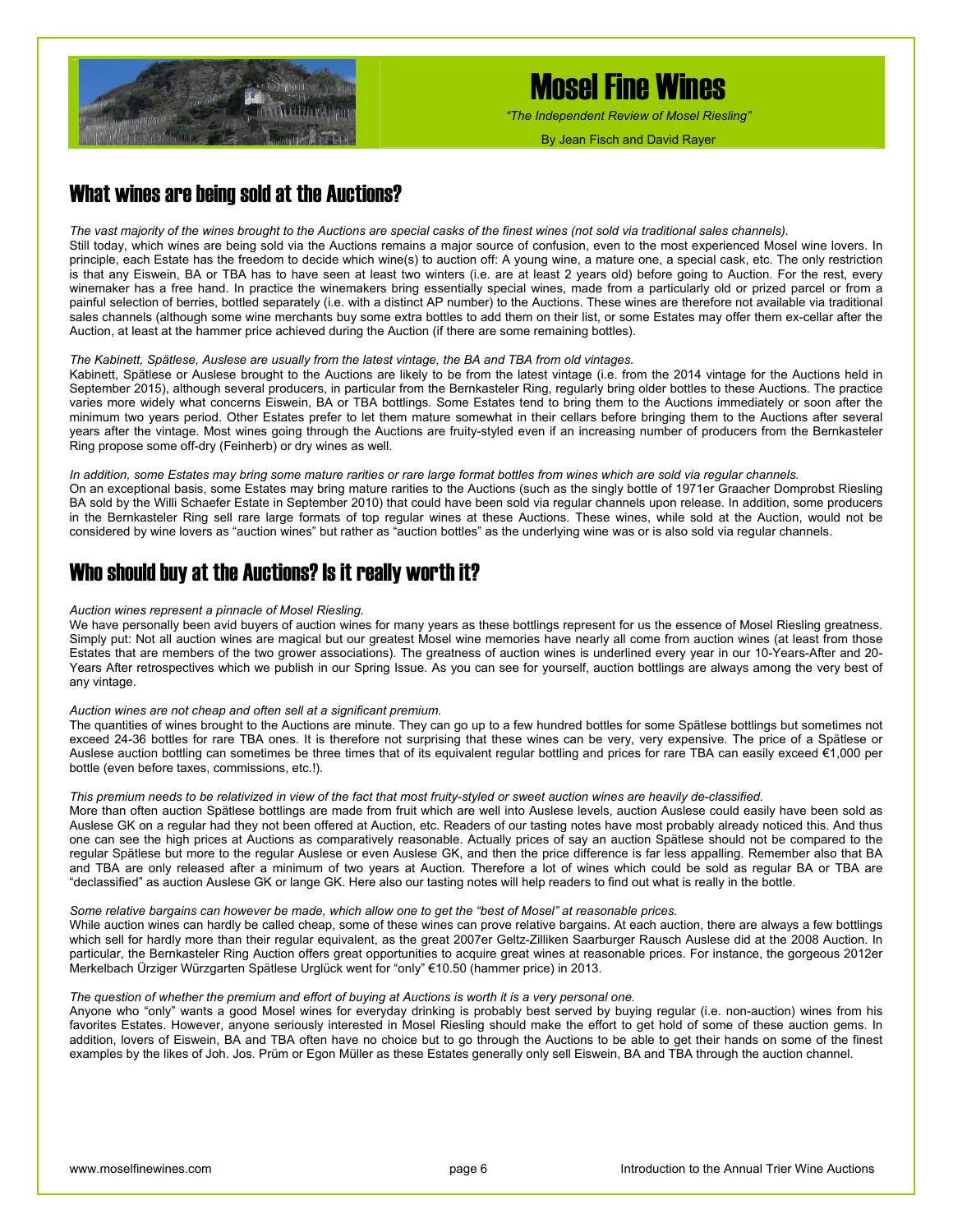

*"The Independent Review of Mosel Riesling"*

By Jean Fisch and David Rayer

### How to acquire auction wines?

*Both Auctions are held annually in the third week of September, with the wines available for tasting in the morning and sold in the afternoon.*  They are held once a year, on two consecutive days in the second half of September. The Bernkasteler Ring traditionally holds its Auction on a 3rd Thursday of September and the Grosser Ring / VDP on the subsequent Friday. Both Auctions are open to the public with the possibility to taste the wines in the morning. The wines are then auctioned off in the afternoon in a so-called "wet Auction", i.e. the wines are served again while they are being auctioned off (this may not the case of course for some rare and / or old bottles).

#### *Private individuals as well as professionals can bid at these auctions.*

Technically speaking, only the accredited commissioners are actually allowed to bid at these Auctions. However, anyone who wishes to acquire some bottles at these Auctions can do so by placing bids with their wine merchant / importer (if they offer this service) or by contacting directly one of the accredited commissioners. Bids are put in the form of "*I want X bottles of wine so-and-so for up to €Y hammer price per bottle*". Please not that, at the Auction of the Bernkasteler Ring, a bid price is always made for the equivalent 75cl bottle, even if only half-bottles are offered (this is a relic of the days in which casks were sold prior to bottling and hence the price determined per "unit").

#### *It is however advisable to contact a commissioner prior to bidding on the best way to handle any import or duties issues into your country.*  After the Auctions, the commissioners will contact the successful bidders for payment and shipment. Within the European Union, as far we understand the law, wine lovers can work directly with a commissioner if he fetches the bottles himself or takes care of shipment and import administration and duties into his country of residence (wine lovers may still choose for easiness to work via a wine merchant / importer to avoid the logistics hassle). For bidders from outside the European Union (and in particular from North America or Asia), further shipping / importing restrictions may apply. In any case, we strongly advise wine lovers to contact a commissioner or his wine merchant / importer prior to bidding to check how this is best organized. The latest list of accredited commissioners to each of these Auctions is provided in our annual Auction Guides. The end price paid for the wines will be composed of the hammer price, to which one needs to add a commission fee (a few percentage points of the hammer price) for the accredited commissioners, shipping costs as well as any import duties and VAT (or sales tax).

*Auction bottles do not necessarily need to be acquired at the Auction itself, some Estates and wine merchants / importers offer them also later.*  Despite being made in minute quantities, auction wines can be found on the open market. Our experience is that many leading merchants / importers specialized in German wines throughout the world often acquire some auction wines to enhance their catalogue (either immediately or for release after some years). Also, some Estates offer the possibility to acquire their auction wines at the Estate after the Auction, usually at or close to the hammer price. Going for this secondary market can therefore be an alternative option to acquire some of these auction wines, and one that does not require the hassle of preparing bids and importing the resulting wines.